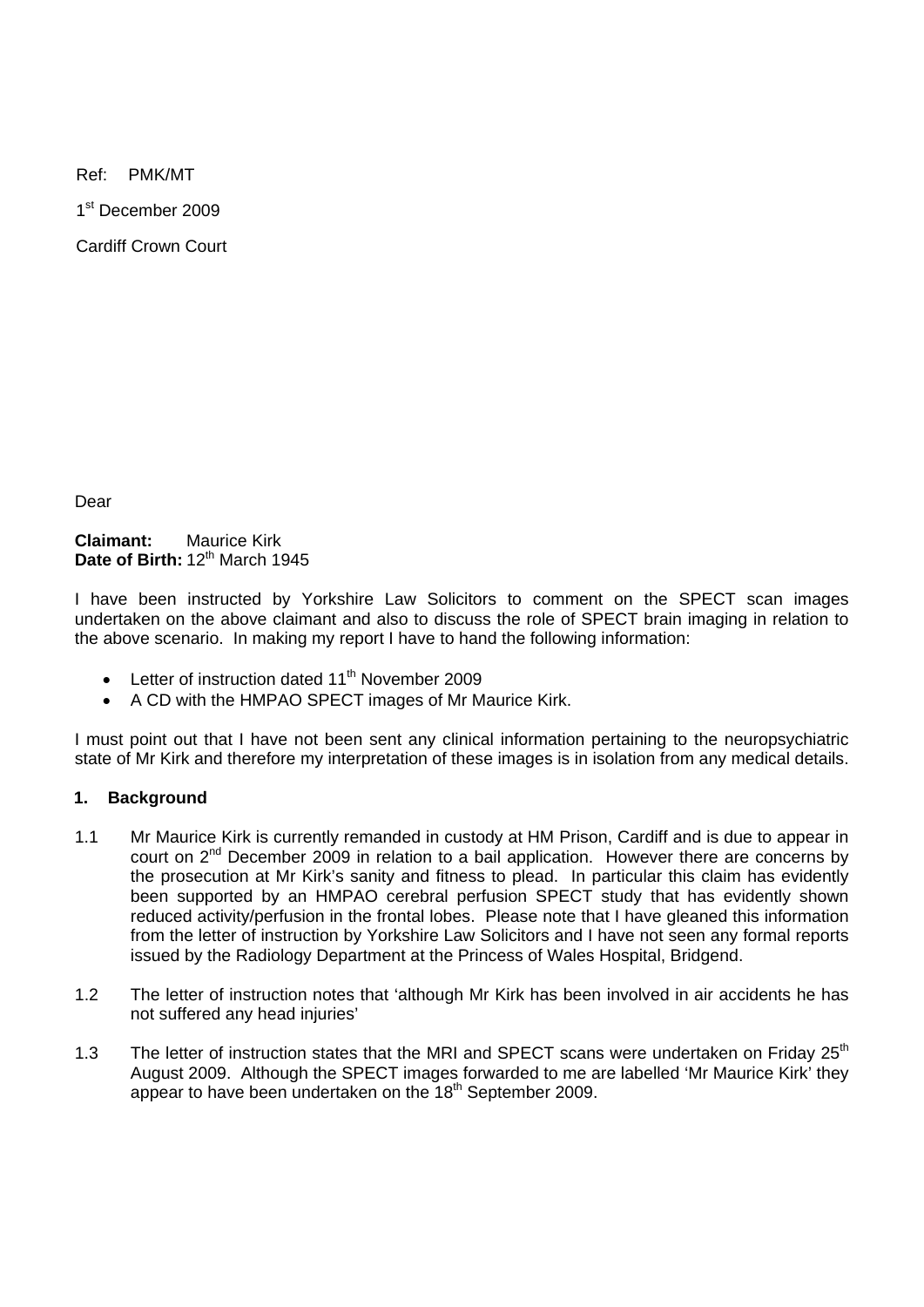#### **2. My interpretation of the Tc-99m images of MR Maurice Kirk undertaken at the Princess of Wales Hospital.**

- 2.1 I have been provided with a CD of the HMPAO SPECT brain scan. In order to quarantee that the images on the CD are an accurate reproduction of the original data, it would be necessary for myself to sight the images on the radiological viewing systems at the Princess of Wales Hospital.
- 2.2 On the basis of these CD images, I do not believe that there is any convincing evidence of abnormality of cerebral perfusion to either the frontal, parietal, or temporal lobes of the brain. In particular, I believe that the visual appearances of the frontal lobes are within normal limits with no convincing evidence of reduced perfusion to the front part of the brain.
- 2.3 It must be borne in mind that interpreting images from another centre is difficult as there is no standardised way in the United Kingdom of displaying these scans.

#### **3. General Remarks**

- 3.1 The American Academy of Neurology recommend that SPECT brain imaging has a clearly defined clinical role in dementia, cerebral vascular disease (stroke) and epilepsy however this learned Academy felt that the role of SPECT imaging in head injury remains a research tool and, as yet, is not proven as an established clinical tool<sup>1</sup>. This viewpoint is also shared by the Royal Colleges in the United Kingdom and NICE whereby HMPAO SPECT imaging is only indicated in patients with either dementia, epilepsy, or vascular brain disease. This is exemplified by a review article from Cambridge, UK, titled 'Imaging after brain injury' (2007) which does not advocate HMPAO SPECT brain imaging in this scenario<sup>2</sup>.
- 3.2 Research studies using this type of imaging technique generally agreed that functional brain imaging (SPECT or PET imaging) is more sensitive at demonstrating abnormalities than structural brain imaging (CT/MRI) in patients with moderate to severe head injury. However there is controversy about the role of functional brain imaging in minor head injuries, which, I believe, is a reflection of the considerable overlap between the wide variation of normality and subtle pathological abnormalities<sup>3</sup>. It would appear that Mr Kirk has not previously suffered from and severe head injuries and if he should have *possibly* suffered from any minor injuries, then the role of SPECT brain scanning in his particular case is highly controversial.
- 3.3 It has been my experience of undertaking SPECT brain scans in healthy individuals that there is a considerable variation in the appearances of normality, not only in elderly subjects<sup>4</sup> but also noted in younger individuals<sup>5</sup>. Consequently it is important to be circumspect in the interpretation of subtle 'irregularities' on functional brain imaging should they be observed.
- 3.4 In order to remove observer bias in interpreting SPECT brain scans, it is necessary to use sophisticated computer programmes which can compare an individual's brain SPECT study to a normal database of similarly aged healthy volunteers6,7. I would strongly urge that Mr Kirk's brain scan is compared to a normal database. This would indicate whether his scan lies within, or out with, the liimits of the normal database and negates the potential subjective bias of a human observer. I am not aware that the Princess of Wales Hospital has a normal control database or utilises such computer programmes in their assessment.
- 3.5 In my role as the National Advisor on functional brain imaging to the British Nuclear Medicine Society, I have a major responsible nationally for improving the reporting quality of HMPAO SPECT scans in patients with suspected dementia. To this end, I strongly encourage all hospitals in the UK that undertake dementia brain imaging to use these sophisticated computer software programmes. In patients with suspected dementia there is clear evidence from two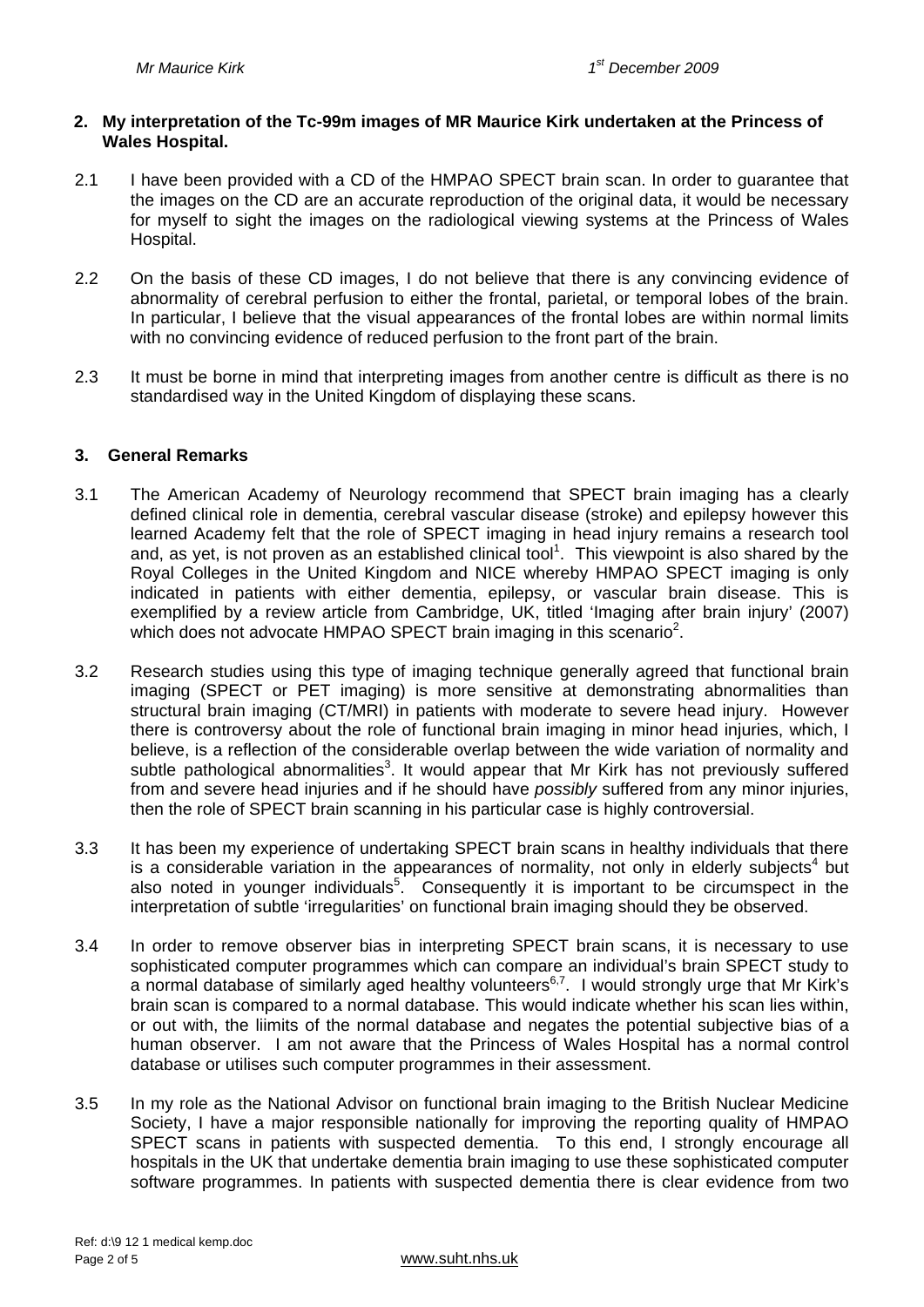separate UK studies (Edinburgh<sup>8</sup> and Southampton<sup>9</sup>) that the use of these programmes reduces the likelihood of "over-calling" i.e. reporting a truly normal scan as being abnormal.

3.6 In my routine clinical work in Southampton using HMPAO SPECT imaging, I would not use this technique in patients with head injury. In my national teaching role, I emphasise that HMPAO SPECT has, as yet, no proven clinical role in head injury.

## **4. Conclusions**

- 4.1 My visual interpretation of the HMPAO SPECT scan undertaken on Mr Maurice Kirk does not show any convincing evidence of abnormality, in particular I do not feel there is anything untoward about the appearances of the perfusion to the frontal lobes of the brain. I thus regard this study as being within normal limits by simple visual assessment.
- 4.2 I believe there are major shortcomings in visual assessment of these HMPAO SPECT studies and the interpretation of these scans should be supported by appropriate computer software programmes.
- 4.3 HMPAO SPECT brain imaging is a powerful tool in the investigation of patients with dementia, epilepsy, and vascular brain disease, however it is not advocated as a clinical tool in patients with proven, or suspected, head injury.

Yours sincerely

#### **Dr Paul M Kemp Consultant and Honorary Senior Lecturer in Nuclear Medicine**

## **References:-**

- *1. "Assessment of brain SPECT. Report of the Therapeutics and Technology Assessment"*
- *Subcommittee of the American Academy of Neurology. Neurology 1996;46:278-285. 2. J.P.Coles, "Imaging after brain injury" British Journal of Anaesthesia 2007;99:49-60*
- *3. Newberg, A.B., Neuroimaging in Patients with Head Injury: In a textbook of SPECT in Neurology and Psychiatry" (1997), 409-414. Eds. P.P. de Deyn, R.A. Dierekx, A. Alavi and B.A.Pickut.*
- *John Libby & Company Ltd., England. 4. Kemp, P.M. et al. "Tc-99m HMPAO rCBF findings in healthy volunteers' can they be distinguished from early Alzheimer's Dementia?" Nucl. Med. Commun. 1999; 20:468.*
- *5.. Kemp, P.M. et al. "Cerebral perfusion and psychometric testing in military amateur boxers and controls", J. Neurol. Neurosurg.Psychiat. 1995; 59: 368-374.*
- *6. Friston, K.J. et al. "Spatial registration and normalisation of images. Human Brain Mapping" 1995; 2: 165*
- *7. Friston, K.J. et al. "Statistical parametric maps in functional imaging: A general linear approach" Human Brain Mapping 1995; 2:189-210.*
- *8. Dougall, N et al. "Predicting the accuracy of a diagnosis of Alzheimer's disease with 99mTc HMPAO single photon emission computed tomography", Psychiatry Research: Neuroimaging 2004;131:157-168.*
- <sup>9.</sup> Kemp, P.M. et al. "The contribution of statistical parametric mapping in the assessment of *precuneal and medial temporal lobe perfusion by 99mTc-HMPAO SPECT in mild Alzheimer's and Lew body dementia". Nucl Med Commun 2005;26:1099-1106.*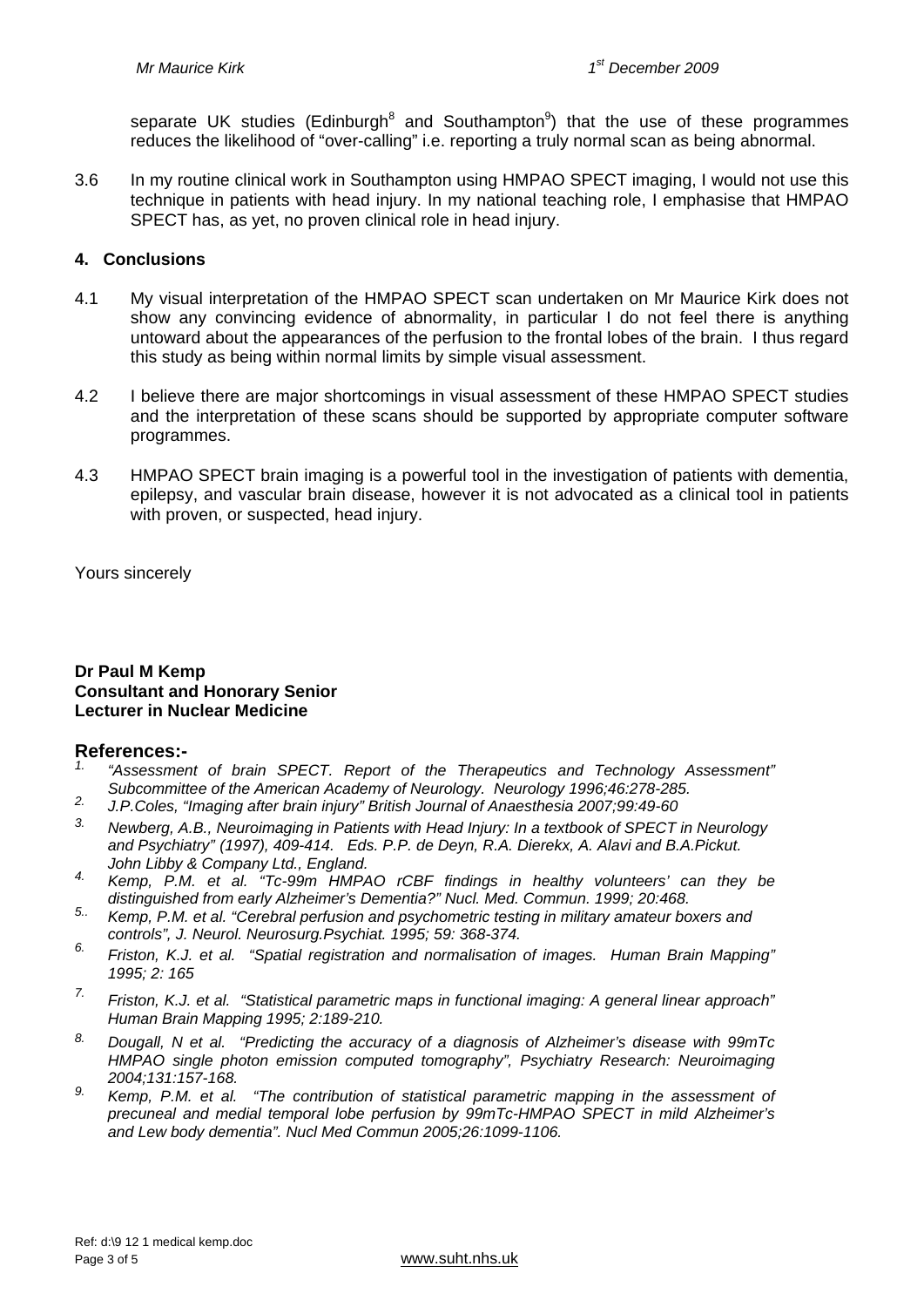# **I, Dr PAUL M KEMP DECLARE THAT:**

- 1. I understand that my overriding duty is to the Court, both in preparing reports and in giving oral evidence.
- 2. I have set out in my report what I understand from those instructing me to be the questions in respect of which my opinion as an expert is required.
- 3. I have done my best, in preparing this report, to be accurate and complete. I have mentioned all matters which I regard as relevant to the opinions I have expressed. All of the matters on which I have expressed an opinion lie within my field of expertise.
- 4. I have drawn to the attention of the court all matters of which I am aware which might adversely affect my opinion.
- 5. Wherever I have no personal knowledge, I have indicated the source of factual information.
- 6. I have not included anything in this report which has been suggested to me by anyone, including the lawyers instructing me, without forming my own independent view of the matter.
- 7. Where, in my view, there is a range of reasonable opinion, I have indicated the extent of that range in the report.
- 8. At the time of signing the report, I consider it to be complete and accurate. I will notify those instructing me if, for any reason, I subsequently consider that the report requires any correction or qualification.
- 9. I understand this report will be the evidence I will give under oath, subject to any correction or qualification I may make before swearing to its veracity.
- 10. I believe the facts I have stated in this report are true and that the opinions I have expressed are correct.

**Dr Paul M Kemp Consultant and Honorary Senior Lecturer in Nuclear Medicine**